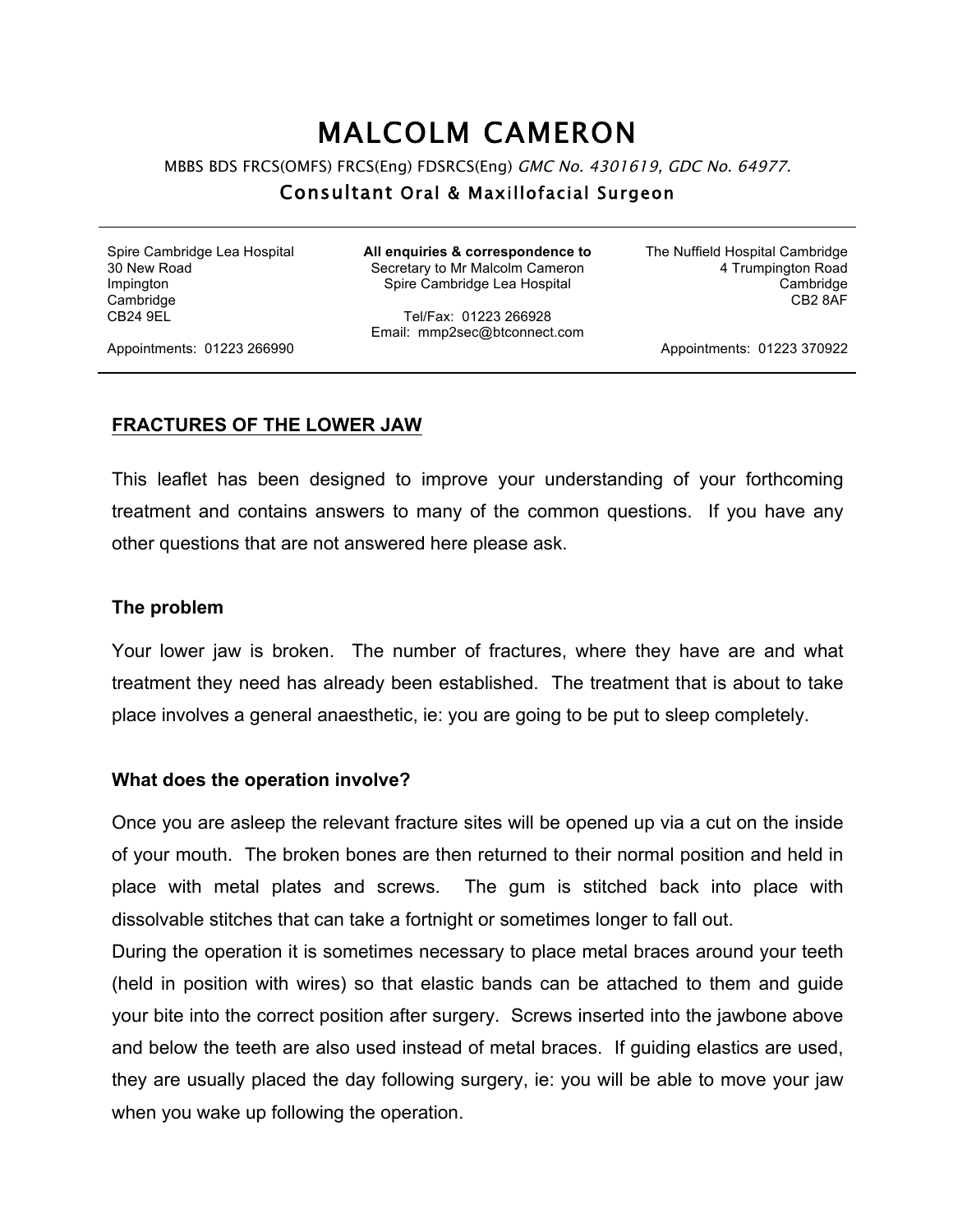### **Will anything else be done while I am asleep?**

Occasionally it is necessary to remove damaged (or decayed) teeth at the time of surgery. In difficult fractures it is sometimes necessary to make a cut on the outside of the mouth through the skin of the face. Such incisions are carefully planned to be as inconspicuous as possible. If this is going to take place, the site and approximate size of the cut will be discussed with you before the operation as well as any other risks and potential complications.

#### **What can I expect after the operation?**

Having a broken jaw can be painful and even after it's been fixed it's likely to be uncomfortable so regular painkillers are usually necessary. The discomfort is usually worse for the first few days and the situation steadily improves over a week or so.

To reduce the risk of infection, antibiotics are normally given intravenously (through a vein) whilst you are in hospital. In some cases it may be necessary for you to have more antibiotics by mouth once at home. You may need to stay in the hospital for one night following the surgery. After the operation the position of the fracture(s) may be checked with x-rays prior to going home.

Although the plates and screws hold the fractures in place it still takes around six weeks for your lower jaw to heal to a point where a normal diet can be taken. During this time you need to eat a soft diet. It is important to keep your mouth as clean as possible for the first few weeks after surgery. It is often tricky to clean your teeth around stitches so using a soft toothbrush may help. It is best to keep the area free from food debris by gently rinsing your mouth with a mouthwash and / or warm salt water (dissolve a flat teaspoon of kitchen salt in a cup of warm water) commencing on the day after surgery.

If any wires, metal braces or screws are used to help guide your bite into the correct position they will be removed in the outpatient department once they are no longer needed.